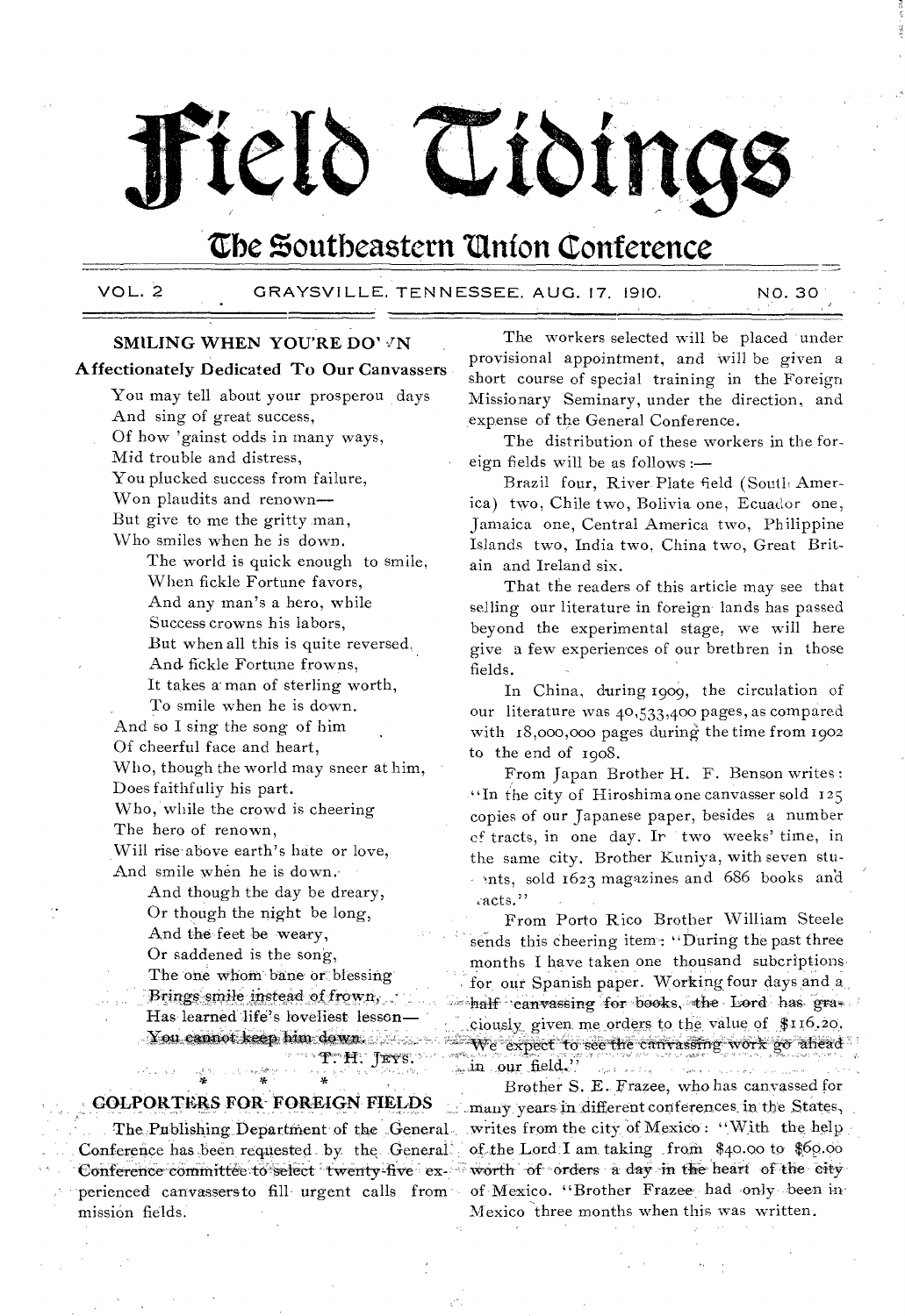This cheering word comes from Brother F. T. Wilson, in Peru : "In six days I took  $$187.75$ worth of orders. By God's help I took \$55.25 worth of orders in less than an hour. The Lord is blessing the faithful colporters here in Peru,"

In old Spain, during 1909, six native canvassers sold 33,790 papers, 451 hooks, and 397 tracts; the total value amounting to \$4,841.30.

The latest word comes from, Brother Max Trummer, who is in charge of the canvassing work in Argentine, South America. Writing from one of the provincial cities, he says:—

"Today we took 31 orders for 'Home and Health,' Spanish, and one subscription for the Spanish health paper. We canvassed in the municipal building, the Post Office, the 'capitol building, in banks, in the railway station, etc. We got the mayor of the city, three bank direc- , tors, besides five bank employes, one priest, and many business men. In all, 63 orders in three days. I can hardly contain myself. I am so thankful to our blessed and loving Saviour for his unbounded blessings."

These items of experience are indeed encouraging, and show that the Lord has especially prepared the way for the circulation of our lit- ,e1 ature in the regions beyond. Now the call comes for twenty-five additional men to join these faithful workers in scattering the printed page among the millions in those dark lands.

We believe this call will find a ready response in the hearts of many or our faithful young men, and that we shall see them here at the Seminary during this coming year, preparing to go to these needy fields, All who are interested in this call may, address the undersigned at Takoma Park, Wahington D. C.

#### N. Z. TOWN,

Assistant Secretary GEN. CONF. Pus. DPT.

#### CANVASSERS' INSTITUTE IN FLORIDA

Only a few weeks remain before we will be assembled at camp-meeting. Again our conference year is fast passing by.

We feel very thankful for what has been accomplished in our state in the canvassing line. Many, books have been sold and much seed sown that will surely give a harvest in the kingdom.

We are greatly in hopes that the coming year will be much more fruitful in workers and results. The past year should give us to understand to a certain degree, what can be done, when we shall rally to the Master's work. Could we see the whole state covered this coming year with consecrated workers, what might be the results? "One hundred where there is now one" is the mark set by him "who sees the end from the beginning." We have already begun to plan for a vigorous campaign. The conference has voted to hold an institute preceeding the camp-meeting beginning' September, 23, and continuing until October 9. Tents will be furnished free during these two weeks of institute to those who wish to-come and prepare for more effective service in the. Master's cause. A tent meeting will doubtless be in progress and those in the institute will have the benefit and pleasure of these meetings.

We feel that this will be a great blessing to our agents who have been out in' the field for many months,—alone a good deal of the time.

We are praying for a canvassers' revival, both in soul and experience—a season of rich spiritual refreshing.

There are many phases of this work. We shall want to study methods of labor, as introduction, taking orders, delivery, re-canvassing, etc. All these will receive-attention.

The relation of the canvasser to the, publishing houses is a large question, and deserves more careful attention than it has ever received. Some plan should be adopted that will relieve our publishing houses of the heavy financial burdens they have been under.

Brother V. 0. Cole, our Union agent, will be on hand to give us the benefit of his long experience and varied observations covering a period of many years in various fields. He is full of courage and confidence, that this Message is of the Lord ; that it will not side track, but go on to victory, and that trained workers will make a success of the canvassing work.

Other workers will be present to help in class work and general instruction.

We hope to have with us some of the "old hands," whom the Lord is calling back to the field. They with their years of experience and long continued success, will be able to greatly encourage those who are young in the work.

We greatly desire the presence of all who are now in the field, and many who have never taken any part in this important branch of the work.

Often a few words of invitation and en-

- 2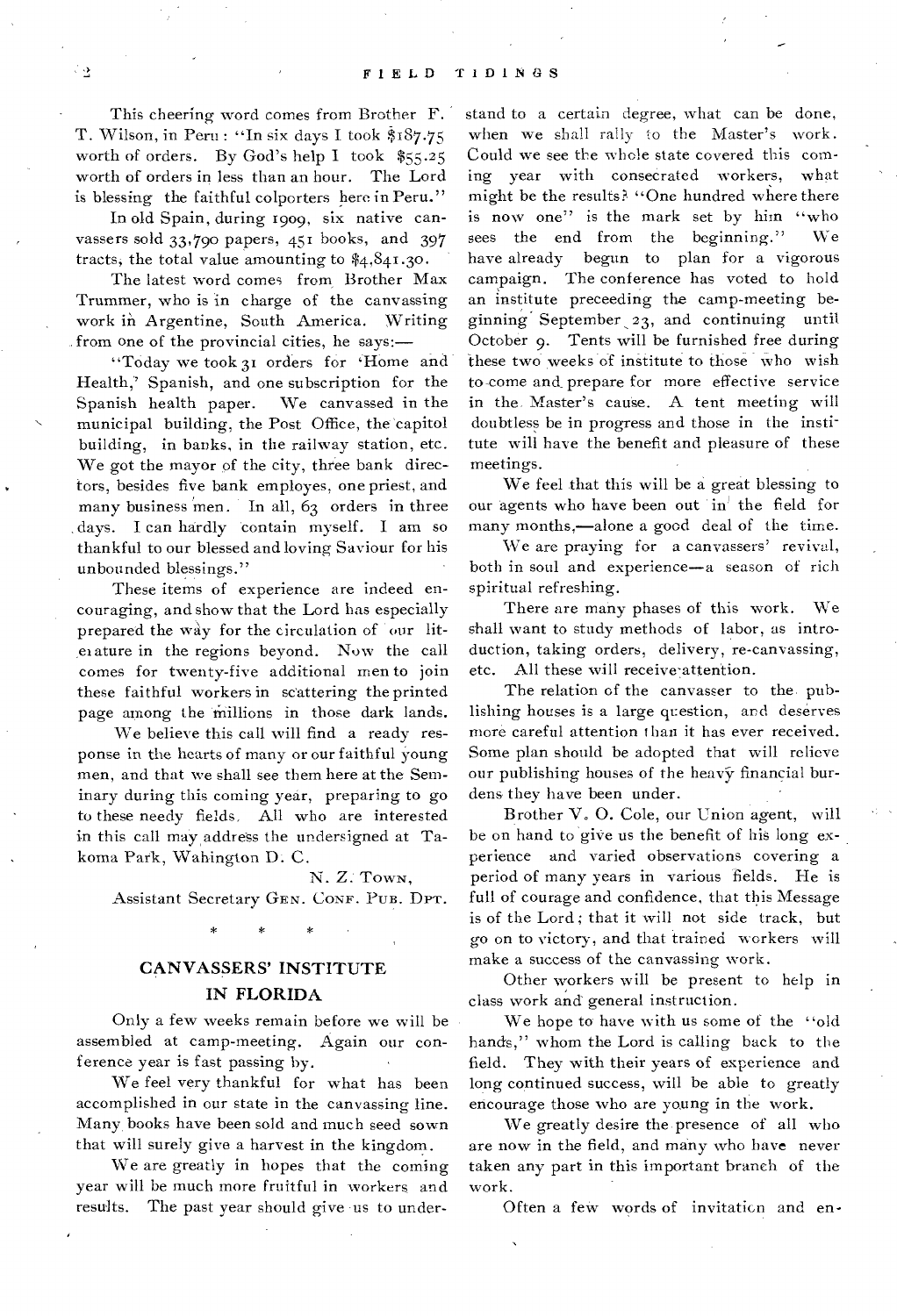couragement from one of the workers will balance an individual in favor of the canvassing work.

Men and women of mature minds who have made a success of business and of life in general, as well as the youth, should be encouraged to enter the ranks of the workers.

Why should not our churches carefully consider who among the members might go forth for the Master? Pray over the matter, and tell these brethren you believe they should go to the front as soldiers of the cross of Christ. '

Any outside of our conference who may read these lines and feel impressed to join us in this field will be heartily welcomed. We shall be very glad to correspond with such.

We greatly appreciate the help rendered this year, and invite all who were with us to "come again," and each bring some friend. Come this year prepared to try the all-yearround canvassing in Florida. Florida summers are not nearly as hard as they are generally supposed to be by those in the more Northern localities.

Now *dear* brethren and sisters, will you not all pray that this may be a precious session of refreshing •for these workers?

We greatly need the presence of the Holy Spirit to give life and power to all our missionary efforts. We earnestly desire that grace and humility, polish and refinement, may be imparted to those who are to give to . the people their first impressions of the truth.

"Pray ye the Lord of the harvest that He will send forth reapers into His harvest."

I remain sincerely yours in the Master's service W. L. BIRD,

St. Petersburg, Fla., Box 666.

#### AUSTELL GEORGIA

tell, Ga. We began meeting on the 15th of July; letters to you, has the very trauble: and closed on the z4th. Truly God was with us. described to you.<br>and wonderfully blessed the work in adding six. Of one thing I am very sure—these are not and wonderfully blessed the work in adding six. more new ones - Brother and Sister Hicks and sall imaginary; or otherwise no one would be daughter, also Brother Bradford, wife and, son... feeling that I had been hitting him. I must have Your prayers are much needed for them, that; struck somewhere and something real. Well they may stand. We have a very strong little really it isn't worth while to strike unless some

new Sabbath-keepers that we have here in Macon, Ga. It is very encouraging to me, how God is still working, and souls are coming in and taking their stand for the truth of God.

We closed our night meetings for a time, as I was called over to Austell for ten days, but I am back again so we will go right along with our tent meetings. We are counting about fifteen now who have begun to keep the Sabbathsince the tent has been here. 'We trust that you will pray for them that they will stand for God, and be among the 144,000. We also have four of the young ladies who have taken their stand to keep the Sabbath, out with us selling the SIGNS of the TIMES and the WATCHMAN. They are doing just fine. One of these girls will also take up BIBLE FOOT LIGHTS Pray for them that they may be faithful in the canvassing work.

Brethren, the work is onward, soon our Lord will come and will not tarry. Let us watch and be ready, Heb. io. "He will come in the cloud with His Father's bright glory, but we know not the hour." Matt. 24:42. We would be very glad to have some one come right away and play for us. Come to Macon, Ga. Write me, 122 Green St.,

C. G. MANNS.

#### OPEN LETTERS TO BROTHER DASH

#### Epistle No. 9

#### Hitting at Me

Dear Brother Dash,—

I may have to cease writing to you, I'm getting myself into some close quarters. I am told that I am using you as a means for flogging others. Now really Brother Dash ,I wish not to flog any one. But if in my discription of your many trials, some one else has read his own trouble, why of course neither you nerd am to blame for. that. And did you ever notice, Brother Dash, Work for the Colored how sensitive sore eyes are t6: the sun; Well I<br>Dear Brethren; have, and I have no doubt, but that every one I wish to report to you of the work at Aus-, who has been distressed by some of my plain.<br>Ga. We began meeting on the 15th of Tuty, retters to you, has the very trauble, that I have

company over there.  $\cdots$  thing is hit. We do not care to be beating the I will also tell you about the company of air. With kindness I bid you farewell, reminding